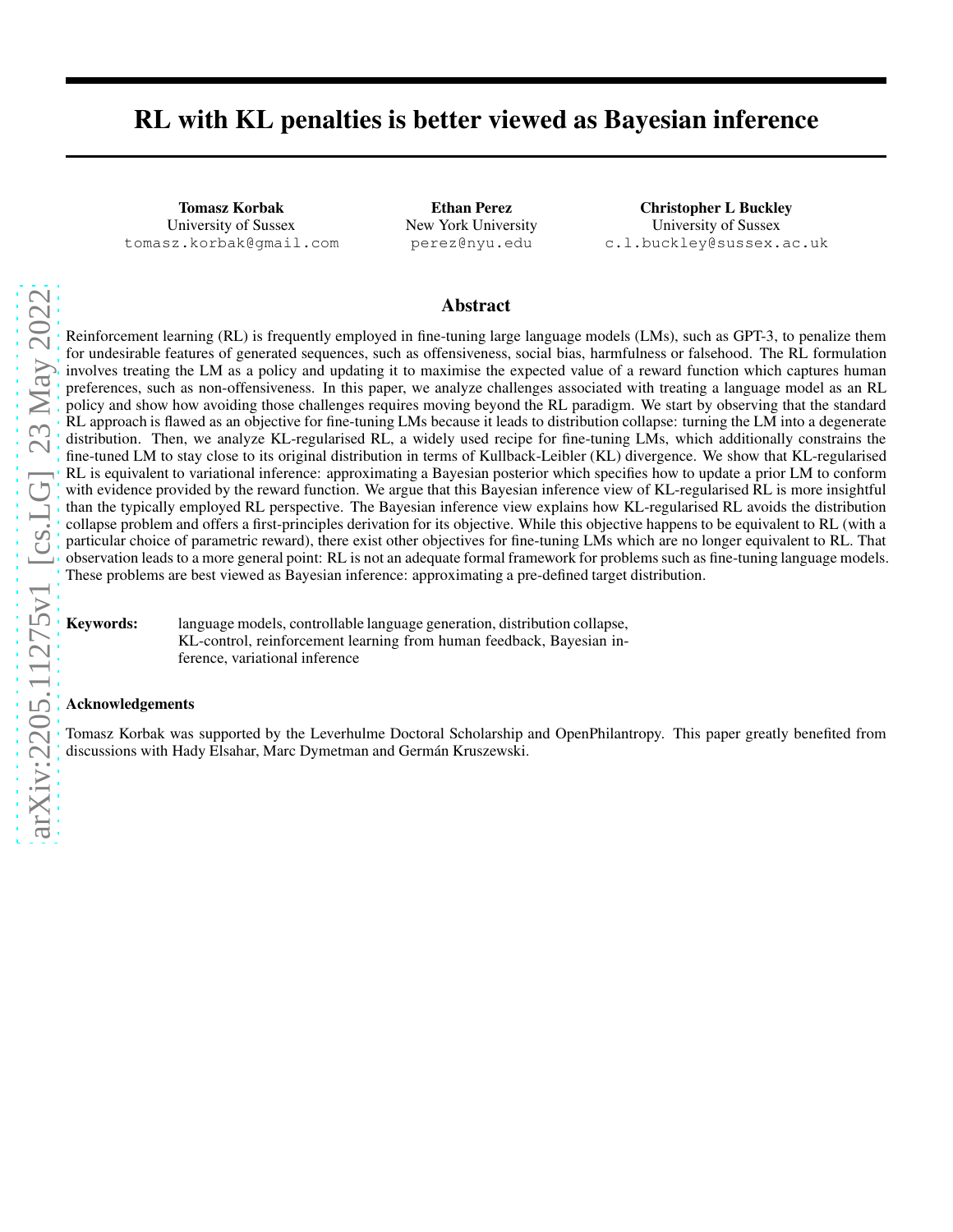## 1 Introduction

Large language models (LMs), such as GPT-3 [Brown et al.](#page-3-0) [\(2020\)](#page-3-0), tend to generate outputs that reflect undesirable features of their training data such as offensiveness [\(Gehman et al., 2020\)](#page-4-0), social bias [\(Bender et al., 2021\)](#page-3-1), harmfulness [\(Bai et al., 2022\)](#page-3-2) or dishonesty [\(Lin et al., 2021\)](#page-4-1). Addressing these biases and constraining LMs to be honest, helpful and harmless is an essential part of the problem of aligning LMs with human preferences [\(Askell et al., 2021\)](#page-3-3). One intuitive approach to aligning LMs is reinforcement learning (RL): capturing human preferences as a reward function and fine-tuning the LM to maximise the reward expected under LM distribution. A practical recipe for implementing this idea is RL from human feedback [\(Ziegler et al., 2019\)](#page-4-2): first, a reward model is trained to predict which of two texts a human prefers and then a pretrained LM is fine-tuned to maximise reward given by the reward model while also being penalized for Kullback-Leibler (KL) divergence from its initial distribution. However, despite immense popularity of RL from human feedback (Stiennon et al., 2020; [Perez et al., 2022](#page-4-3); [Bai et al., 2022](#page-3-2)), the motivation for KL penalty is not widely understood.

In this paper, we discuss an underappreciated perspective on KL-regularised RL — the objective employed by RL from human feedback for fine-tuning LMs — which explains its empirical success. We start with describing a problem that arises from naively applying the standard RL objective: distribution collapse. The optimal policy under the RL objective would be a minimal-entropy LM generating a small set of sequences that obtain the highest reward. Then, we discuss how KL-regularised RL avoids distribution collapse due to its KL penalty. This constraint, we argue, transforms the problem from RL to Bayesian inference: updating a prior to conform with evidence provided by the reward. The Bayesian perspective moves KL-regularised RL closer to other divergenceminimisation-based approaches to fine-tuning LMs [\(Khalifa](#page-4-4) et al., [2021\)](#page-4-4) and, more broadly, to other divergence-minimisation-based accounts of agency [\(Friston et al., 2010;](#page-4-5) [Levine, 2018;](#page-4-6) [Hafner et al., 2020\)](#page-4-7). These divergence minimisation approaches naturally avoid the distribution collapse problem because they formalize the agent as a generative model. In contrast, RL avoids distribution collapse only with reward functions that make it equivalent to divergence minimisation. Therefore, we conclude, RL is not an adequate formal framework for problems such as fine-tuning LMs.

## 2 Fine-tuning language models via standard RL

Let X be the set of sequences of tokens from some vocabulary. An LM  $\pi$  can be seen as a probability distribution over X. While most modern LMs are autoregressive, for simplicity we will only talk about full sequences, e.g.  $\pi(x)$  denotes the probability of a sequence  $x \in \mathcal{X}$ . Similarly, a reward function r assigns sequences  $x \in \mathcal{X}$  with scalar rewards. In practice,  $r(x)$  could represent human preferences we would like  $\pi$  to be aligned with, e.g. a non-offensiveness reward would assign low values to sequences that are offensive.

If  $\pi_{\theta}$  is our parametric LM (with parameters  $\theta$ ), the RL objective for fine-tuning it with our reward function r is just the reward expected under LM distribution:

<span id="page-1-0"></span>
$$
J_{\text{RL}}(\theta) = \mathbb{E}_{x \sim \pi_{\theta}} r(x). \tag{1}
$$

Intuitively, maximising  $J_{RL}(\theta)$  means sampling a number of sequences from the LM and rewarding the LM for good sequences and penalising for bad ones (e.g. offensive sentences). This approach to LM alignment is appealing in several ways, especially when compared with the standard self-supervised language modelling objective of predicting the next token in a static dataset. Because the samples come from the LM itself (as opposed to a static dataset), the sampling distribution naturally follows what the LM has already learned and the reward is only evaluated on LM's current best guesses about the correct behaviour. For instance, if the reward is non-offensiveness which involves, but is not limited to avoiding curse words, the LM could quickly learn to avoid curses and then focus on avoiding more elaborate forms of toxicity, wasting no time on samples containing curse words.

The problem with the RL objective is that it treats the LM as a policy, not as a generative model. While a generative model is supposed to capture a diverse distribution of samples, a policy is supposed to chose the optimal action. Since we don't have a notion of state for LMs, the RL objective reduces to searching for  $x^*$ , the sequence with highest reward. If there is one, the optimal policy π ∗ is a degenerate, deterministic generative model that puts entire probability mass on that single sequence:

$$
\pi^* = \operatorname{argmax}_{\theta} J_{\mathrm{RL}}(\theta) = \delta_{x^*},\tag{2}
$$

where  $\delta_{x^*}$  is a Dirac delta distribution centred on  $x^*$ . If there are multiple optimal sequences  $x^*$ , probability mass would be put only on them.

This failure mode is not purely theoretical. Empirically, distribution collapse induced by maximising reward manifests as decreased fluency and diversity of samples from the LM, which can be measured in terms of perplexity, entropy and the frequency of repetitions. Degeneration of this kind was observed in multiple language generation tasks ranging from translation [\(Choshen et al.](#page-3-4), [2019\)](#page-3-4), summarisation [\(Paulus et al.](#page-4-8), [2018\)](#page-4-8), story generation [\(Tambwekar et al., 2019\)](#page-4-9), video captioning [\(Pasunuru & Bansal](#page-4-10), [2017\)](#page-4-10), dialogue [\(Jaques et al., 2019\)](#page-4-11), to code generation [\(Korbak et al., 2021\)](#page-4-12) and LM debiasing [\(Khalifa et al., 2021\)](#page-4-4).

While the distribution collapse problem is exacerbated by RL failure modes such as insufficient exploration or reward hacking, it is distinct from exploration-exploitation trade-off or reward misspecification. Even with perfect exploration (if we sampled sequences uniformly from X as opposed to sampling from  $\pi_{\theta}$ ), the optimal policy will still put all probability mass on  $x^*$ . Similarly, even if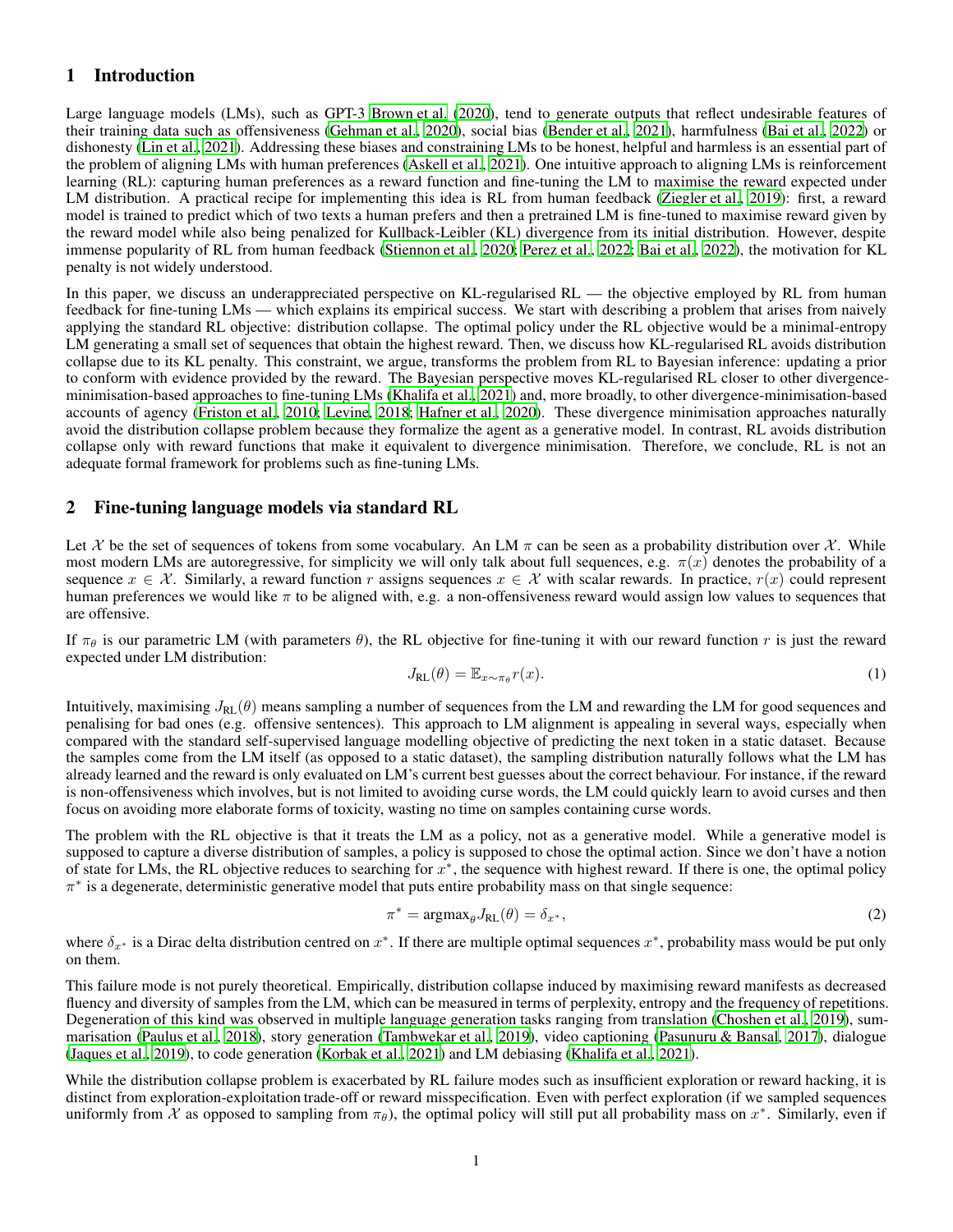r perfectly captures human preferences across the whole space of possible sequences  $\mathcal X$  and if  $x^*$  is truly the best thing, we still wouldn't want the LM to generate only  $x^*$ . Essentially, the distribution collapse problem arises from the fact that the RL objective for LM alignment is flawed: it doesn't care about preserving distributional properties of an LM and will always penalise the LM for putting any probability mass on non-optimal sequences until the LM collapses into a degenerate distribution.

#### 3 Fine-tuning language models via KL-regularised RL

There is an obvious solution to the distribution collapse problem: including preserving distributional properties of an LM as part of the reward function. The notion of preserving distributional properties of an LM  $\pi_{\theta}$  can be formalised as penalising for Kullback-Leibler (KL) divergence between  $\pi_{\theta}$  and some other, pretrained LM  $\pi_{0}$ . Typically,  $\pi_{\theta}$  is initialised to  $\pi_{0}$  and then fine-tuned to maximise the following objective:

<span id="page-2-0"></span>
$$
J_{\text{KL-RL}}(\theta) = \mathbb{E}_{x \sim \pi_{\theta}}[r(x)] - \beta \text{KL}(\pi_{\theta}, \pi_0). \tag{3}
$$

The first term in [\(3\)](#page-2-0) is equivalent to  $J_{RL}(\theta)$  in [\(1\)](#page-1-0) while the second additionally constrains  $\pi_{\theta}$  to stay close (in terms of KL) to  $π<sub>0</sub>$ . Almost always some reward needs to be sacrificed for that; the coefficient  $β$  determines the trade-off of how much reward is needed to justify departing from  $\pi_0$  by a certain distance. This objective is commonly used as part of a popular recipe for fine-tuning LMs termed "RL from Human Feedback" (RLHF) and works surprisingly well in practice [\(Ziegler et al., 2019;](#page-4-2) Stiennon et al., 2020; [Perez et al., 2022;](#page-4-3) [Bai et al., 2022\)](#page-3-2). Earlier approaches to fine-tuning LMs employing this objective used the called it "conservative fine-tuning" [\(Jaques et al., 2017](#page-4-13)) or KL-control [Jaques et al. \(2019](#page-4-11)). Here, we focus only on the policy optimisation part of this setup, which we term "KL-regularised RL".

The KL-regularised RL objective [\(3\)](#page-2-0) can easily be reformulated as just expected reward as in [\(1\)](#page-1-0). We only have to define a new reward function  $r'_{\theta}(x)$  which incorporates the original reward r and the KL penalty, using the definition of KL divergence:

<span id="page-2-1"></span>
$$
J_{\text{KL-RL}}(\theta) = \mathbb{E}_{x \sim \pi_{\theta}}[r_{\theta}'(x)], \text{where}
$$
  

$$
r_{\theta}'(x) = r(x) + \beta(\log \pi_0(x) - \log \pi_{\theta}(x)).
$$
 (4)

This new reward function additionally rewards sequences likely under  $\pi_0$  (therefore fluent) and unlikely under  $\pi_\theta$  itself (an entropy bonus). But even in [\(4\)](#page-2-1),  $J_{\text{KL-RL}}(\theta)$  is not a standard RL objective: now the reward depends on policy parameters  $\theta$ , which makes it non-stationary and coupled with  $\pi_{\theta}$ . But is framing the maximisation of [\(4\)](#page-2-1) as RL really necessary? In the next section, we will develop an alternative view of this objective – as an approximate solution to a Bayesian inference problem – and argue that it is more appealing than the RL framing.

#### 4 KL-regularised RL as variational inference

Fine-tuning a pretrained LM  $\pi_0$  to align with preferences encoded by a reward function r is essentially a Bayesian inference problem. Intuitively, Bayesian inference is the problem updating a distribution to conform with new evidence. Given the prior probability  $p(h)$  of a hypothesis h and likelihood  $p(e|h)$  of evidence e assuming h, the posterior probability of h is given by the Bayes theorem:  $p(h|e) \propto p(e|h)p(h)$ . In our setting, we're updating  $\pi_{\theta}$ , which initially equal to a prior  $\pi_0$  to conform with evidence provided by the assumption that  $\pi_\theta$  is optimal in terms of r. A reward function can be represented as a distribution over X that makes high-reward sequences more likely that low-reward sequences. A simple way of doing that is exponentiating reward  $r$  and renormalizing it. Then, the posterior is given by:

$$
\pi_{\text{KLRL}}^*(x) = \frac{1}{Z} \pi_0(x) \exp(r(x)/\beta),\tag{5}
$$

where  $\pi_0$  is the prior,  $\exp(r(x)/\beta)$  is the evidence provided by the reward function (scaled by temperature  $\beta$ ) and Z is a constant ensuring that  $\pi_{\text{KLRL}}^*$  is a normalised probability distribution.  $\pi_{\text{KLRL}}^*$  represents a version  $\pi_0$  updated to account for the reward r. It also happens to coincide with the optimal policy for  $J_{\text{KLRL}}$ :

$$
\pi_{\text{KLRL}}^* = \text{argmax}_{\theta} J_{\text{KLRL}}(\theta) \tag{6}
$$

Moreover, the KL-regularised RL objective can be cast as minimising the KL divergence between the LM  $\pi_{\theta}$  and this target distribution  $\pi_{\text{KLRL}}^*$ :

$$
J_{\text{KLRL}}(\theta) \propto -\text{KL}(\pi_{\theta}, \pi_{\text{KLRL}}^*)
$$
\n<sup>(7)</sup>

This KL divergence is different KL that the penalty term  $KL(\pi_\theta, \pi_0)$  in [\(3\)](#page-2-0). Minimising this new divergence coincides with a variational inference [\(Blei et al., 2017\)](#page-3-5), a well-known approach to approximating Bayesian inference. More formally,  $J_{\text{KLRL}}(\theta)$  is the evidence lower bound (ELBO) on the log likelihood of  $\pi_\theta$  being optimal under r, assuming a prior  $\pi_0$ . Minimising this bound makes  $\pi_\theta$  approximate the true posterior  $\pi_{\text{KLRL}}^*$ . A derivation of these equalities can be found in the appendix below.

Why is this picture insightful? It explains where the KL penalty term  $\beta KL(\pi_{\theta}, \pi_0)$  in KL-regularised RL's original objective comes from. It is necessary to transform the problem from RL to minimising a divergence from a target distribution  $\pi^*_{RLHP}$ . This in turn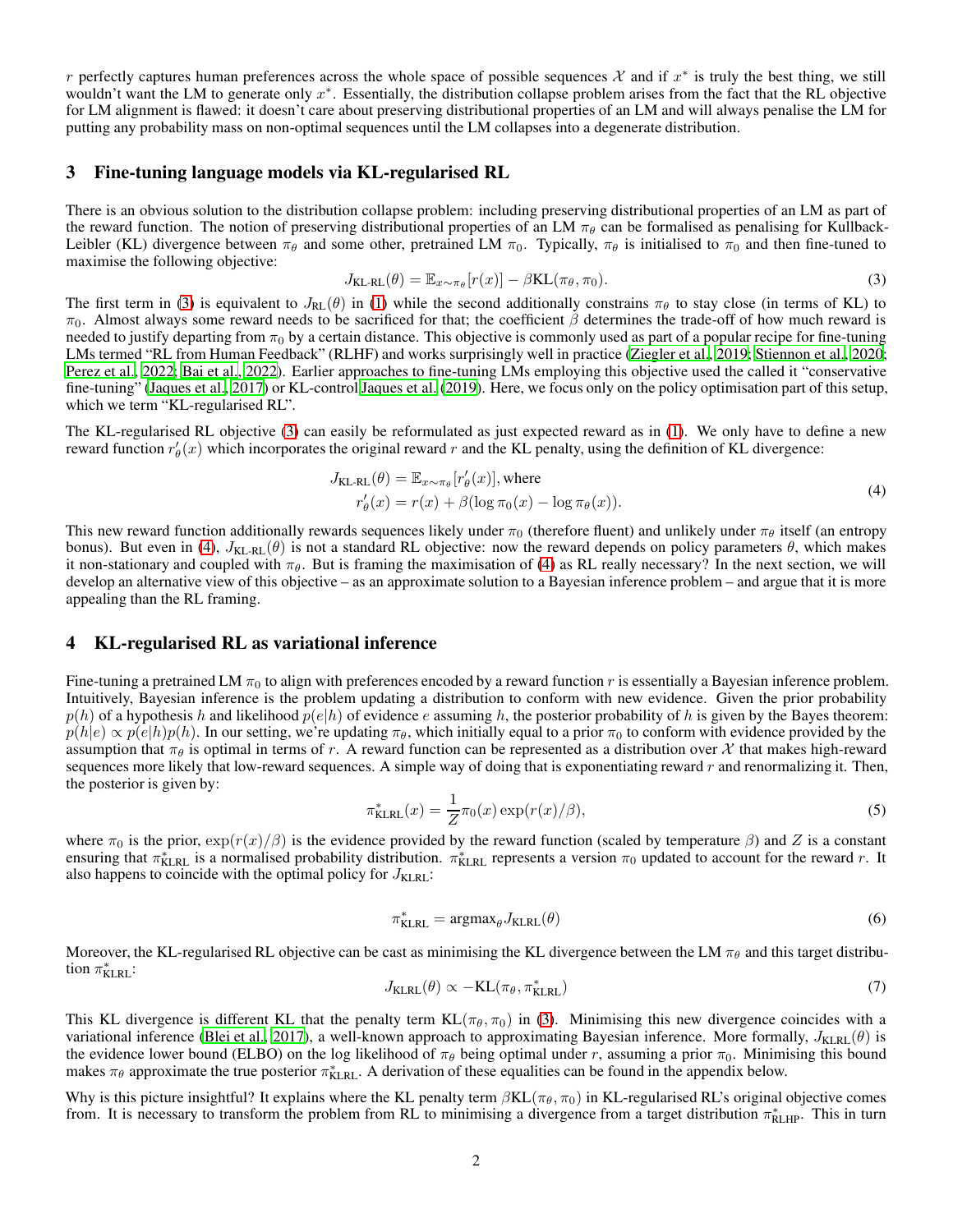makes the distributional character of an LM a first-class citizen which explains why KL-regularised RL is able to maintain the fluency and diversity of the original LM  $\pi_0$ .

There is a family of other divergence minimisation approaches to fine-tuning LMs which are not equivalent to RL. Take Generative Distributional Control (GDC) [\(Khalifa et al., 2021\)](#page-4-4), an approach to fine-tuning LMs that obtains results comparable with KLregularised RL but minimises a slightly different divergence:

$$
J_{\text{GDC}}(\theta) = -\text{KL}(\pi_{\text{GDC}}^*, \pi_\theta),\tag{8}
$$

where  $\pi_{GDC}^*$  is an exponential family distribution similar to  $\pi_{KLRL}^*$ . The difference between  $J_{GDC}(\theta)$  and  $J_{KLRL}(\theta)$  is in the order of arguments (forward vs reverse KL). However,  $J_{GDC}(\theta)$  is no longer equivalent to RL [\(Korbak et al., 2022\)](#page-4-14) because the expectation in forward KL divergence is with respect to a  $\pi_{\text{KLRL}}^*$ , not  $\pi_{\theta}$ . Similarly, standard supervised training objective can be seen as minimising  $KL(\pi^*_{MLE}, \pi_\theta)$ , a divergence from the empirical distribution  $\pi^*_{MLE}$  provided by the training set.

One can therefore mount a double dissociation argument in favour of the divergence minimisation perspective on KL-regularised RL: RL without distribution matching fails, divergence minimisation without RL works. Therefore, it's the divergence minimisation aspect of KL-regularised RL that accounts for its success. In consequence, calling it RL is just a redescription of it that happens to be correct under a particular choice of reward function  $r'_\theta$ , but does not provide motivation for this choice of  $r'_\theta$  and does not hold for alternative divergence minimisation approaches to fine-tuning LMs such as GDC.

### 5 Conclusion

The divergence minimisation perspective on KL-regularised RL we presented stems from a general framework known as control as inference [Levine](#page-4-6) [\(2018\)](#page-4-6). Control as inference provides a formalisation of intelligent decision making as inference on a probabilistic graphical model representing the agent, its preferences and environmental dynamics. While control as inference is typically considered with graphical models parameterised to make it equivalent to RL, it does not have to be. Moreover, there are frameworks such as active inference [\(Friston et al., 2010;](#page-4-5) [Buckley et al., 2017\)](#page-3-6) or action and perception as divergence minimisation [\(Hafner et al., 2020\)](#page-4-7) that further generalise control as inference to a principle of minimising the KL divergence from a probability distribution representing desired behaviour of the agent. In contrast with RL, they conceptualise the agent as a generative model, not as a decision rule represented as a probability distribution out of convenience. Therefore, they naturally avoid the distribution collapse problem and preserve the distributional properties of the agent. In consequence, frameworks based on Bayesian inference or divergence minimisation are more adequate than RL for problems such as fine-tuning language models.

#### References

- <span id="page-3-3"></span>Amanda Askell, Yuntao Bai, Anna Chen, Dawn Drain, Deep Ganguli, Tom Henighan, Andy Jones, Nicholas Joseph, Ben Mann, Nova DasSarma, Nelson Elhage, Zac Hatfield-Dodds, Danny Hernandez, Jackson Kernion, Kamal Ndousse, Catherine Olsson, Dario Amodei, Tom Brown, Jack Clark, Sam McCandlish, Chris Olah, and Jared Kaplan. A general language assistant as a laboratory for alignment, 2021. URL <https://arxiv.org/abs/2112.00861>.
- <span id="page-3-2"></span>Yuntao Bai, Andy Jones, Kamal Ndousse, Amanda Askell, Anna Chen, Nova DasSarma, Dawn Drain, Stanislav Fort, Deep Ganguli, Tom Henighan, Nicholas Joseph, Saurav Kadavath, Jackson Kernion, Tom Conerly, Sheer El-Showk, Nelson Elhage, Zac Hatfield-Dodds, Danny Hernandez, Tristan Hume, Scott Johnston, Shauna Kravec, Liane Lovitt, Neel Nanda, Catherine Olsson, Dario Amodei, Tom Brown, Jack Clark, Sam McCandlish, Chris Olah, Ben Mann, and Jared Kaplan. Training a helpful and harmless assistant with reinforcement learning from human feedback, 2022.
- <span id="page-3-1"></span>Emily M. Bender, Timnit Gebru, Angelina McMillan-Major, and Shmargaret Shmitchell. On the dangers of stochastic parrots: Can language models be too big? In *Proceedings of the 2021 ACM Conference on Fairness, Accountability, and Transparency*, FAccT '21, pp. 610–623, New York, NY, USA, 2021. Association for Computing Machinery. ISBN 9781450383097. doi: 10.1145/ 3442188.3445922. URL <https://doi.org/10.1145/3442188.3445922>.
- <span id="page-3-5"></span>David M. Blei, Alp Kucukelbir, and Jon D. McAuliffe. Variational inference: A review for statisticians. *Journal of the American Statistical Association*, 112(518):859–877, apr 2017. doi: 10.1080/01621459.2017.1285773. URL <https://doi.org/10.1080%2F01621459.2017.1285773>.
- <span id="page-3-0"></span>Tom B. Brown, Benjamin Mann, Nick Ryder, Melanie Subbiah, Jared Kaplan, Prafulla Dhariwal, Arvind Neelakantan, Pranav Shyam, Girish Sastry, Amanda Askell, Sandhini Agarwal, Ariel Herbert-Voss, Gretchen Krueger, Tom Henighan, Rewon Child, Aditya Ramesh, Daniel M. Ziegler, Jeffrey Wu, Clemens Winter, Christopher Hesse, Mark Chen, Eric Sigler, Mateusz Litwin, Scott Gray, Benjamin Chess, Jack Clark, Christopher Berner, Sam McCandlish, Alec Radford, Ilya Sutskever, and Dario Amodei. Language models are few-shot learners. *CoRR*, abs/2005.14165, 2020. URL <https://arxiv.org/abs/2005.14165>.
- <span id="page-3-6"></span>Christopher L. Buckley, Chang Sub Kim, Simon McGregor, and Anil K. Seth. The free energy principle for action and perception: A mathematical review. *Journal of Mathematical Psychology*, 81:55–79, 2017. ISSN 0022-2496. doi: https://doi.org/10.1016/j.jmp. 2017.09.004. URL <https://www.sciencedirect.com/science/article/pii/S0022249617300962>.
- <span id="page-3-4"></span>Leshem Choshen, Lior Fox, Zohar Aizenbud, and Omri Abend. On the weaknesses of reinforcement learning for neural machine translation. *arXiv preprint arXiv:1907.01752*, 2019.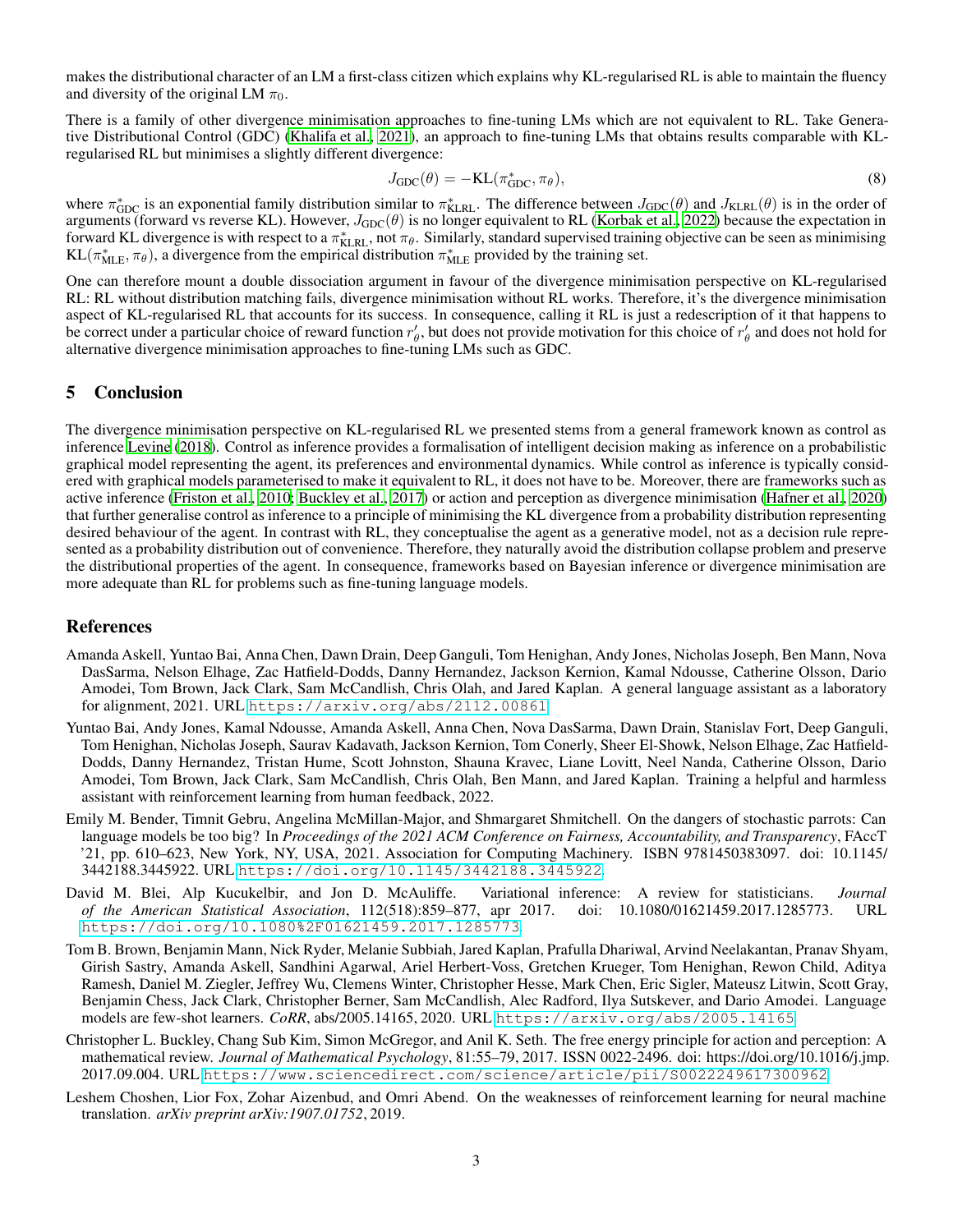- <span id="page-4-5"></span>Karl J Friston, Jean Daunizeau, James Kilner, and Stefan J Kiebel. Action and behavior: a free-energy formulation. *Biological cybernetics*, 102(3):227–260, 2010.
- <span id="page-4-0"></span>Samuel Gehman, Suchin Gururangan, Maarten Sap, Yejin Choi, and Noah A Smith. Realtoxicityprompts: Evaluating neural toxic degeneration in language models. *arXiv preprint arXiv:2009.11462*, 2020.
- <span id="page-4-7"></span>Danijar Hafner, Pedro A. Ortega, Jimmy Ba, Thomas Parr, Karl Friston, and Nicolas Heess. Action and perception as divergence minimization, 2020.
- <span id="page-4-13"></span>Natasha Jaques, Shixiang Gu, Dzmitry Bahdanau, José Miguel Hernández-Lobato, Richard E. Turner, and Douglas Eck. Sequence tutor: Conservative fine-tuning of sequence generation models with kl-control. In Doina Precup and Yee Whye Teh (eds.), *Proceedings of the 34th International Conference on Machine Learning, ICML 2017, Sydney, NSW, Australia, 6-11 August 2017*, volume 70 of *Proceedings of Machine Learning Research*, pp. 1645–1654. PMLR, 2017. URL <http://proceedings.mlr.press/v70/jaques17a.html>.
- <span id="page-4-11"></span>Natasha Jaques, Asma Ghandeharioun, Judy Hanwen Shen, Craig Ferguson, Àgata Lapedriza, Noah Jones, Shixiang Gu, and Rosalind W. Picard. Way off-policy batch deep reinforcement learning of implicit human preferences in dialog. *CoRR*, abs/1907.00456, 2019. URL <http://arxiv.org/abs/1907.00456>.
- <span id="page-4-4"></span>Muhammad Khalifa, Hady Elsahar, and Marc Dymetman. A distributional approach to controlled text generation. In *International Conference on Learning Representations*, 2021. URL <https://openreview.net/forum?id=jWkw45-9AbL>.
- <span id="page-4-12"></span>Tomasz Korbak, Hady Elsahar, Marc Dymetman, and Germán Kruszewski. Energy-based models for code generation under compilability constraints, 2021.
- <span id="page-4-14"></span>Tomasz Korbak, Hady Elsahar, Germán Kruszewski, and Marc Dymetman. On reward maximization and distribution matching for fine-tuning language models, 2022. URL <https://openreview.net/forum?id=8f95ajHrIFc>.
- <span id="page-4-6"></span>Sergey Levine. Reinforcement learning and control as probabilistic inference: Tutorial and review, 2018. URL <https://arxiv.org/abs/1805.00909>.
- <span id="page-4-1"></span>Stephanie Lin, Jacob Hilton, and Owain Evans. Truthfulqa: Measuring how models mimic human falsehoods. *arXiv preprint arXiv:2109.07958*, 2021.
- <span id="page-4-10"></span>Ramakanth Pasunuru and Mohit Bansal. Reinforced video captioning with entailment rewards. In Martha Palmer, Rebecca Hwa, and Sebastian Riedel (eds.), *Proceedings of the 2017 Conference on Empirical Methods in Natural Language Processing, EMNLP 2017, Copenhagen, Denmark, September 9-11, 2017*, pp. 979–985. Association for Computational Linguistics, 2017. doi: 10. 18653/v1/d17-1103. URL <https://doi.org/10.18653/v1/d17-1103>.
- <span id="page-4-8"></span>Romain Paulus, Caiming Xiong, and Richard Socher. A deep reinforced model for abstractive summarization. In *6th International Conference on Learning Representations, ICLR 2018, Vancouver, BC, Canada, April 30 - May 3, 2018, Conference Track Proceedings*. OpenReview.net, 2018. URL <https://openreview.net/forum?id=HkAClQgA->.
- <span id="page-4-3"></span>Ethan Perez, Saffron Huang, Francis Song, Trevor Cai, Roman Ring, John Aslanides, Amelia Glaese, Nat McAleese, and Geoffrey Irving. Red teaming language models with language models, 2022. URL <https://arxiv.org/abs/2202.03286>.
- Nisan Stiennon, Long Ouyang, Jeff Wu, Daniel M. Ziegler, Ryan Lowe, Chelsea Voss, Alec Radford, Dario Amodei, and Paul Christiano. Learning to summarize from human feedback. In *Proceedings of the 34th International Conference on Neural Information Processing Systems*, NIPS'20, Red Hook, NY, USA, 2020. Curran Associates Inc. ISBN 9781713829546.
- <span id="page-4-9"></span>Pradyumna Tambwekar, Murtaza Dhuliawala, Lara J. Martin, Animesh Mehta, Brent Harrison, and Mark O. Riedl. Controllable neural story plot generation via reward shaping. In Sarit Kraus (ed.), *Proceedings of the Twenty-Eighth International Joint Conference on Artificial Intelligence, IJCAI 2019, Macao, China, August 10-16, 2019*, pp. 5982–5988. ijcai.org, 2019. doi: 10.24963/ijcai.2019/829. URL <https://doi.org/10.24963/ijcai.2019/829>.
- <span id="page-4-2"></span>Daniel M. Ziegler, Nisan Stiennon, Jeffrey Wu, Tom B. Brown, Alec Radford, Dario Amodei, Paul Christiano, and Geoffrey Irving. Fine-tuning language models from human preferences. *CoRR*, abs/1909.08593, 2019. URL <http://arxiv.org/abs/1909.08593>.